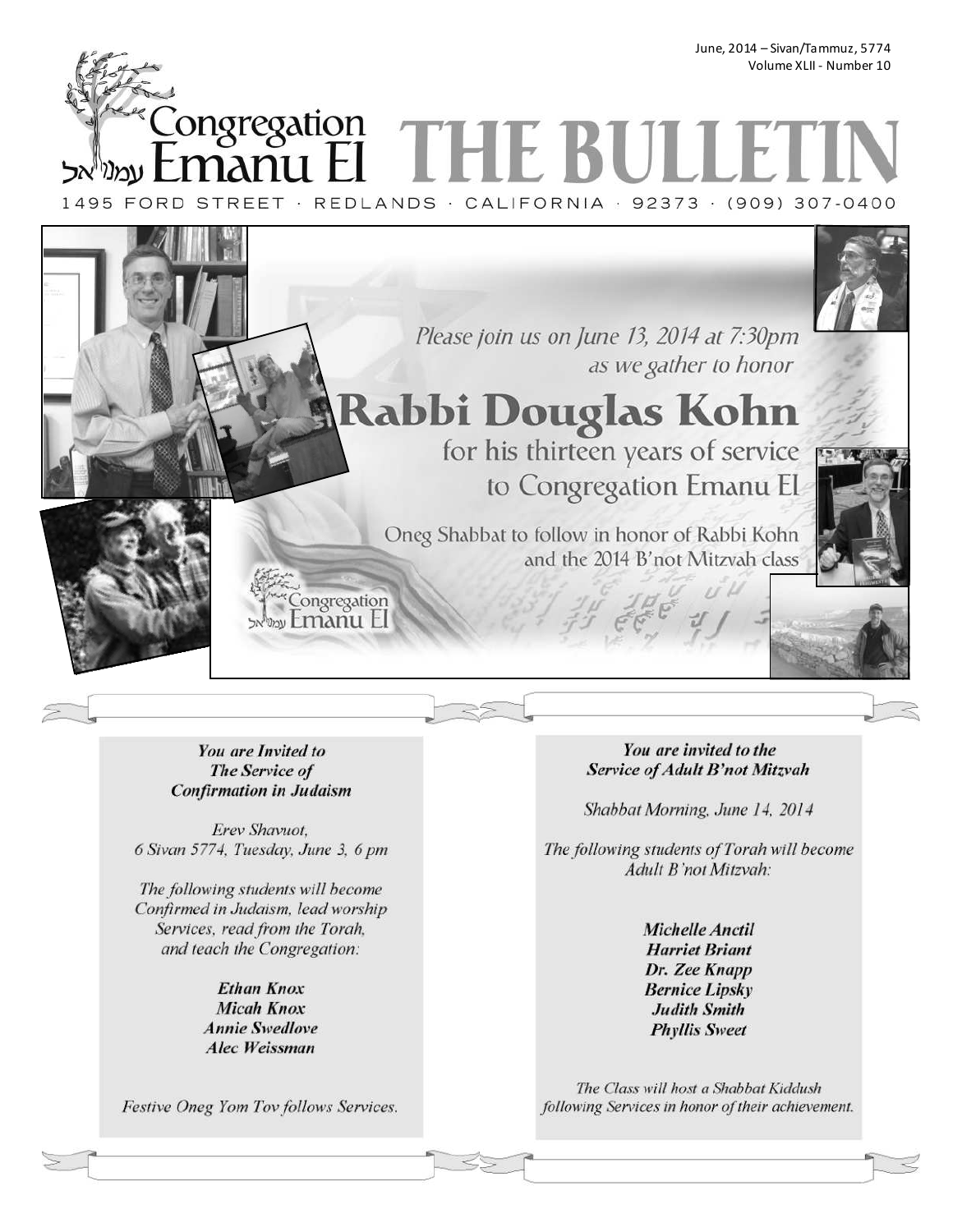#### **EREV SHABBAT SERVICES**

#### **June 6, 2014, 7:30 p.m.**

Erev Shabbat Services led by Cantor Jennifer Bern-Vogel and Rabbi Douglas Kohn. Volunteer Choir participates in Services. Installation of Temple and Sisterhood Officers and Board. Oneg Shabbat following Services sponsored by Temple and Sisterhood Officers and Boards.

#### **June 13, 2014, 7:30 p.m. - Note Special Time**

Erev Shabbat Services led by Cantor Jennifer Bern-Vogel and Rabbi Douglas Kohn. Farewell Shabbat Service for Rabbi Douglas Kohn, with several guest presenters. Adult B'not Mitzvah Shabbat Weekend. Oneg Shabbat sponsored by the Farewell Committee and the Adult B'not Mitzvah class: Michelle Anctil, Harriet Briant, Dr. Zee Knapp, Bernice Lipsky, Judith Smith and Phyllis Sweet.

#### **June 20, 2014, 6:30 p.m.**

Erev Shabbat Services led by Cantor Jennifer Bern-Vogel and Rabbi Douglas Kohn. Bar Mitzvah weekend of Drew Holder, son of Debra and Philip Holder. Snack & Shmooze preceding Services sponsored by Debra and Philip Holder in honor of Drew.

#### **June 27, 2014, 6:30 p.m.**

Erev Shabbat Services led by Cantor Jennifer Bern-Vogel and Rabbi Douglas Kohn. Bar Mitzvah weekend of Lucas Verschell, son of Tamara and Jeffrey Verschell. Snack & Shmooze preceding Services sponsored by Tamara and Jeffrey Verschell in honor of Lucas.

#### **SHABBAT MORNING SERVICES**

**June 7, 10:00 a.m.** Torah Study Only - NO Shabbat Services - led by Rabbi Douglas Kohn. Shabbat Beha'alotcha, Numbers 8:1- 12:16; Haftarah: Zecharia 2:14-4:7. Kiddush following Torah Study.

#### **June 14, 2014, 10:00 a.m.**

Shabbat Services led by Cantor Jennifer Bern-Vogel and Rabbi Douglas Kohn. Adult B'not Mitzvah of Michelle Anctil, Harriet Briant, Dr. Zee Knapp, Bernice Lipsky, Judith Smith and Phyllis **Sweet**.

Shabbat Shlach L'cha, Numbers 13:1-15:41; Haftarah: Joshua 2:1- 24. Kiddush following Shabbat Service sponsored by the Adult B'not Mitzvah class.

#### **June 21, 2014, 10:00 a.m.**

Shabbat Services led by Cantor Jennifer Bern-Vogel and Rabbi Douglas Kohn. Bar Mitzvah of Drew Holder, son of Debra and Philip Holder. Kiddush following Services sponsored by Debra and Philip Holder in honor of Drew.

Shabbat Korach, Numbers 16:1-18:32; Haftarah: I Samuel 11:14- 12:22.

#### **June 28, 2014, 10:00 a.m.**

Shabbat Services led by Cantor Jennifer Bern-Vogel and Rabbi Douglas Kohn. Bar Mitzvah weekend of Lucas Verschell, son of Tamara and Jeffrey Verschell. Kiddush following Services sponsored by Tamara and Jeffrey Verschell in honor of Lucas. Shabbat Chukkat, Numbers 19:1-22:1; Haftarah: Judges 11:1-33.

## **YAHRZEITS**

The Yahrzeits of the following whose names are inscribed on the Wall of Perpetual Memorial will be observed in June:

#### **June 6-7, 2014**

H. Meyers Leah Adelman Adam Smith Albert Goldie Anna Bruce Jamie Secofsky John Isenberg Fanny Greenhood Corby Blumberg Ruth Smith Meyer Borsuk Claudia Rodman Ruth McIntosh Ruth Levenson Bessie Arbeitsman Abraham Alexander Anna Mendelsohn Samuel Kushner Harry Shenkman Rose Modes Jeanette Kershner **May 9-10, 2014** Leah Harris

William Klayman Abraham Feldstein Helen Katz Annette Schwartz Meyer Horwitz Lewis Rothstein Nathann Wechsler Louis Shvemar Lester Silberstein Mendel David Sara Roskin Frances Dryer Edward Unickel

#### **June 13-14, 2014**

Sophie Shenkman Edward A. Harris Annie Broter Louis Doros David Simon Ida Rosenbloom Esther Davis Sarah Gershek George Shane

Max Finkleman Abe Granish Lillian Saxon Sylvia Kaufman Ida Wiseman Barbara Schapiro Israel Berger Rebecca Rieger Yoav Gilad Israel Nourok Paul Newman Philip Suchow Theodore Serlin Ronald Boatman Raymond Alva Philip Weisser James Unickel George Shenkman Isadore Gelsin Adele Carsman

#### **June 20-21, 2014**

Abraham Davis Carl Barkan

Max Kater Lauren Mayfield Don Harris Anna Stein Rose Barrad Ida Fohrman John Libman Frieda Amerman Herman Eliot Irving Donenfeld Henrietta Greenwald Fannie Russler Howard Forman Harold Heller Saul Birnkrant Fannie Fish Mignon Schweitzer

#### **June 27-28, 2014**

Bertha Kassel Mark Myers Sarah Lerner Maurice Lerner Philip Miller

Nathan Zipperstein William Wilkin Beila Litsky Louis Forman Michael Braviroff Florence Slabodkin Dora Goldstein Leon Lapides Shelley Kamzan Irmgard Blum Leonard Becker Samuel Newman Jennie Smith Edward Gottlieb

Note: Should you have a loved one whose name you also would like to have read from the bema, please call the Temple Office.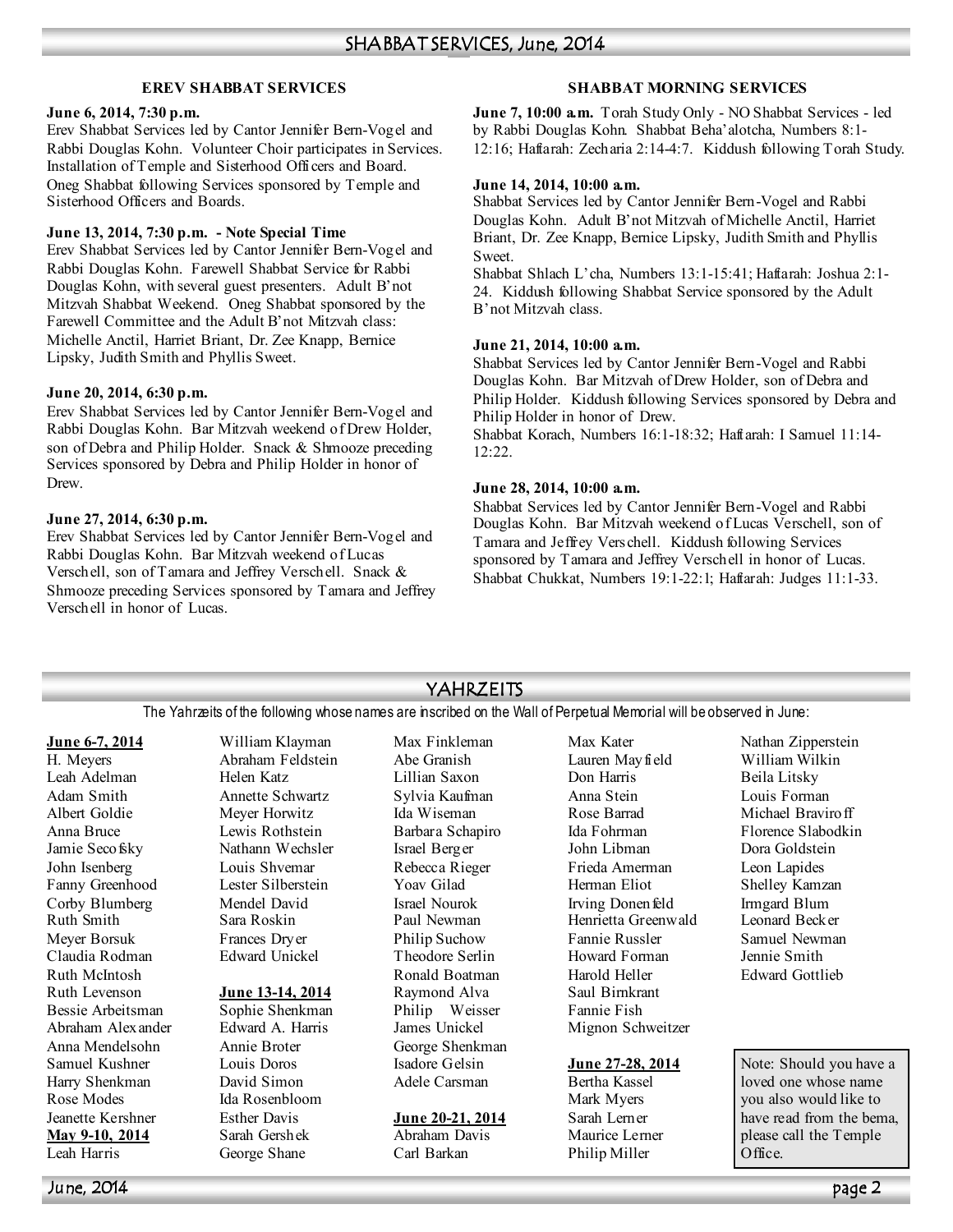## FROM OUR LEADERS



### Dear Friends,

This June, I offer to you and to Congregation Emanu El a loving and caring farewell. It has been my privilege to have led you and to served you during these 13 years, and I take my leave with appreciation and satisfaction, knowing that our lives have been touched by one another.

I appreciate the kindness which you showed to me and my family, as we grew and participated in Jewish life together. Your thoughtful support when I was ill, and your interest in the books which I wrote and edited following my diagnosis, and allowing me the opportunity to speak nationwide on those themes, have been significant to me and to my rabbinate.

I am grateful for the invitations which you extended to me to enter your homes and your lives to share intimate and important moments in your families and in your being. That trust is not lost on me, and I hope that, despite distance, it may yet continue. No less, your essential Jewishness - your willingness to learn and to engage, to study Torah, to lend support on December 24 or to travel to Israel with me – have gratified me and fortified me as a rabbi. Thank you.

And, I extend an appreciation to the wonderful staff which has surrounded me as I have served you – the office staff, bema clergy, educational colleagues and facility custodians; each has been a friend and a part of my daily life, and they exemplify what is wonderful about our synagogue life.

Let this departure be a fond farewell, one of Shalom and of Hope. L'hitra'ot – that there may be another time,

*Rabbi Douglas Kohn Rabbi Douglas Kohn* 



Dear Friends:

Once again, I am proud to invite our Congregation to attend the Bar Mitzvah services for two students, Drew Holder and Lucas Verschell, who I've had the pleasure for some months to hear chanting, observe studying and

sometimes find running about our administrative offices. Please show your support of our youth who have worked so hard to learn their Torah portions and prayers. They deserve this attention from us!

In an effort to learn more about your preferred method of obtaining information about service schedules, temple events, life cycle notices, clergy communications, etc. we mailed a survey to each household in our Congregation. If you haven't done so already, please take a few moments to complete the survey. You may either mail us the hard copy or access the webbased application via our website at:

**http://www.emanuelsb.org/survey.**

And, to Rabbi Doug Kohn…..you've had a good run here at Congregation Emanu El and I wish you the very best in your new position. You've always been very supportive of my staff (Sarah, Jayme and now Nicole) over the years so we thank you for your kindness.

*Roberta Darrow,* Temple Administrator

## *From Cantor Bern-Vogel*

In June of 2009, my family and I relocated to California from Virginia to be closer to my husband's parents. Both Holocaust survivors, living in Los Angeles, my father-in-law suffered a stroke in December of 2008 which was the catalyst for our move to the West Coast. Two weeks after our



arrival in June 2009, I started tutoring *Bnai Mitzvah* students at Temple Isaiah in Los Angeles (and haven't stopped since). In August, I was on my way back to Norfolk, Virginia, to conduct a wedding when I received a call at the airport in Cincinnati. It was Rabbi Douglas Kohn. My resume had already circulated to a couple of other synagogues but Rabbi Kohn had spoken with my colleague and dear friend, Cantor Adele Nicholson. Her voice had graced the Congregation Emanu El bema for three years during the High Holy Days and so it was she and Rabbi Kohn who encouraged me to come to Congregation Emanu El in (then) San Bernardino for an interview.

The rest, as they say, is history. If it weren't for Rabbi Kohn, I would not be at Emanu El. After leaving Ohef Sholom Temple (Norfolk, VA) and my colleague, classmate and friend, Rabbi Roz Mandelberg, I never thought that I would find another comparable clergy partner again – but soon realized, that indeed, with Rabbi Doug Kohn, I had not only a clergy partner, but also a friend. Doug is not only a rabbi with great intellect and integrity but also someone who fully respects the cantor's role on the *bema* and in all aspects of synagogue life. He is a rabbi who is willing to take risks and experiment with new worship ideas and music, possessing a

*Continued on page 5* 

## *From our Temple President*

It has been another event ful year at Congregation Emanu El. As summer approaches we begin to move into a brief period of quiet prior to the start of the new Jewish year, a new school year, and, of course, the High Holy Days.



While much more will come regarding the High Holy Days, I wanted you to know that we have secured Rabbi Jordan Ofseyer for that important period. Although he enjoys his retirement in Palm Desert, he came highly recommended by several sources, including our Rabbi Emeritus Hillel Cohn. Michele and I recently enjoyed delightful conversation with Rabbi Jordan in Palm Desert at Sherman's Deli over matzah ball soup and corned beef sandwiches. I look forward to having Rabbi Jordan join Cantor Bern-Vogel on our bema as they lead us in prayer. Additionally, I am pleased that he will also lead our Friday night Shabbat service preceding the High Holy Days so that you have an opportunity to meet him.

They say that the only inevitable things are death and taxes. Well, they can probably add " change" to that short list. We have seen a lot of change in the last few years and will see more in the coming years. With that in mind, I invite you to join us as we bid farewell and best wishes to Rabbi Douglas Kohn, who has served our Congregation for the last 13 years. Please join us on Shabbat, June 13th, as we thank him for his service to Congregation Emanu El.

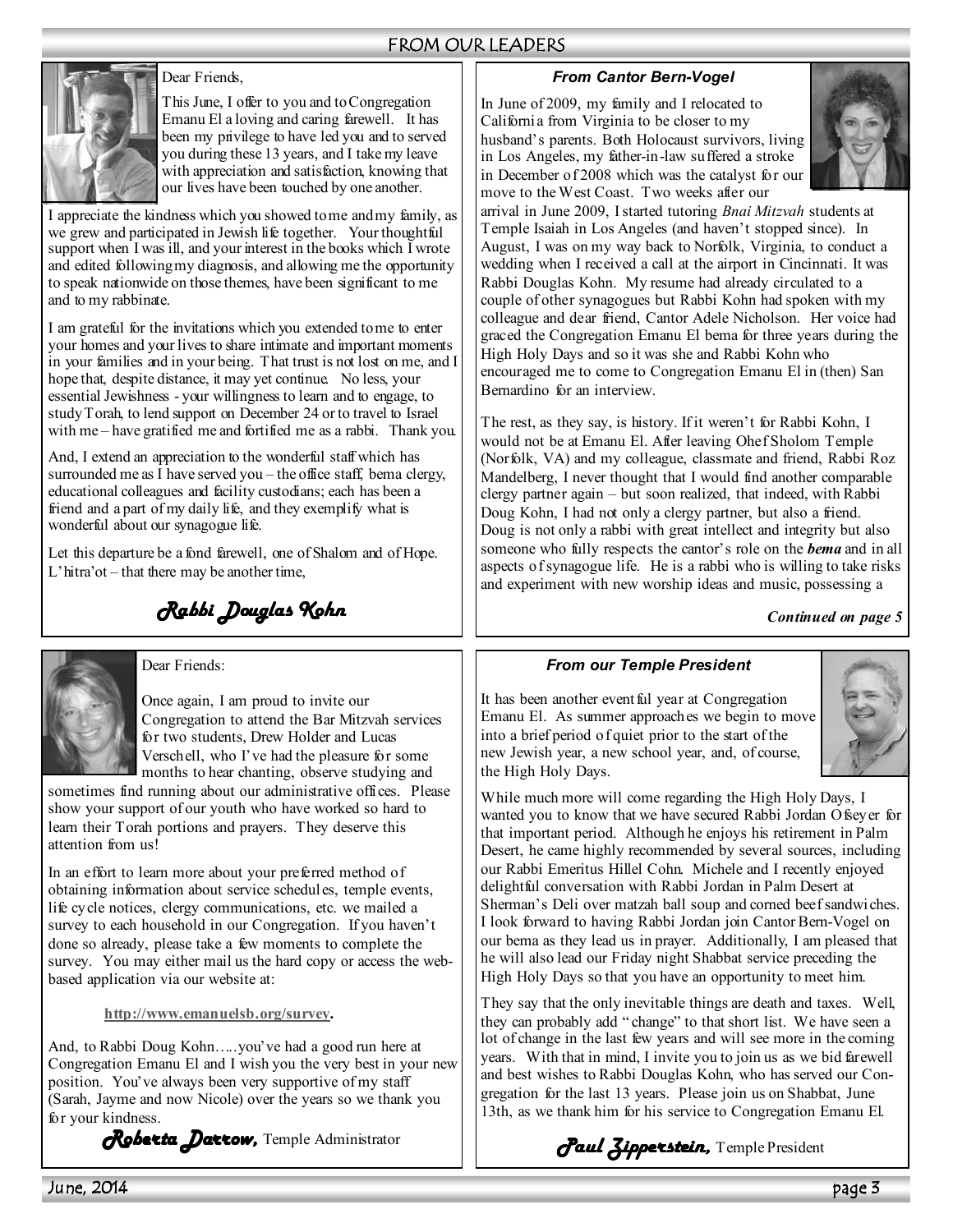# **Shavuot Morning Celebration of Torah**

## **Wednesday Morning June 4 10:00 a.m.**

In our Tradition, the spring festival of Shavuot marks the commemoration of our Israelite forebears receiving the Torah at Mt. Sinai. It is the conclusion of the Spring trek from Passover, and Egyptian bondage, to Sinai and freedom.

This year at Shavuot, we will read from the Ten Commandments, discuss the meaning of those central commands, and discuss the idea of the festival season, concluding with Shavuot.



*Mazal Tov! The Congregation extends a Mazal Tov to …* 

**Esther and Jay Hodes, Millie Hodes**  on the birth of their grandson and great-grandson, Samuel Abram Mintz, born to parents Judith and Nathan Mintz

**Susan and Paul Shimoff**  on the birth of their granddaughter, Mila Brynn Shimoff, born to parents, Lisa and Jared Shimoff

> Saralyn Tossetti and her son, Griffin Tossetti, on their becoming Jewish

**Jeff Lerner,**  on the birth of his grandson, Joshua Michael Lerner, born to parents, Gretchen & Jacob Lerner



## **MENTAL HEALTH AWARENESS IN ACTION**



Did you see the green ribbons last month as some of our congregants high-lighted Mental Health Awareness Month? Though it's June now, it's never too late to begin learn-

ing and talking about the urgency of mental illness, and how we each can do something to help those with mental illness and their families.

At Friday services on May 9<sup>th</sup>, Jeff Spears spoke movingly about mental illness and told us a story from the Talmud about two rabbis. One suffered from depression and one came to sit with him and help him up. The rabbi who came to help brought his full presence and honesty to his friend's bedside; he came not to cure but to support him. Jeff reminded us how powerful our open hearts can be.

When Mental Health Awareness In Action met on May 22<sup>nd</sup>, we heard a different kind of story, about a very contemporary couple and their evolution as they coped with their son's mental illness.

Next time, we will have a new story, from someone living with mental illness. The goal of Mental Health Awareness In Action is to eliminate stigma through education and telling our stories. We intend that this social action group of Congregation Emanu El make a difference in our community. Please look for the date of our next meeting, and join us with your intelligence and energy.

## *Mazal Tov to our College Graduates:*

**Amanda Campbell Aaron Eirew Karina Rabinowitz Kimberly Uffer** 



Temple Board of Directors Meeting

## **June 19, 7:00 p.m.**

All Temple members are invited to attend and participate in the discussions regarding managing our Temple.



## *In Memoriam*

*The Congregation notes with sorrow the recent death of ….* 

**Rita Serlin**  Mother of Laureen Lemon, Sister of Eileen Garelick Predeceased by her husband, Ted Serlin and daughter, Judith Braviroff

Shirley Williky Mother of **Janice Guest** and Lloyd Guest Predeceased by her husband, Morris Guest



# **T.Y.G.E.R.**

(Temple Youth Group of Emanu El, Redlands) By Jessica Aceves



I am very sad this year is coming to an end so quickly but I would like to thank all of the TYGER members who helped make our events and

fundraisers a triumph! I am excited for our end of the year trip to Disneyland which is planned for Monday, June 16th. We will be leaving from Congregation Emanu El at 6:45AM and will be returning around 1AM. During the summer, we are going to have a " Lock In," as well as a Saturday night dinner and Havdalah service. More information about those two events to follow. Thank you again for all of the support TYGER received throughout the year. I am looking forward to making next year even better!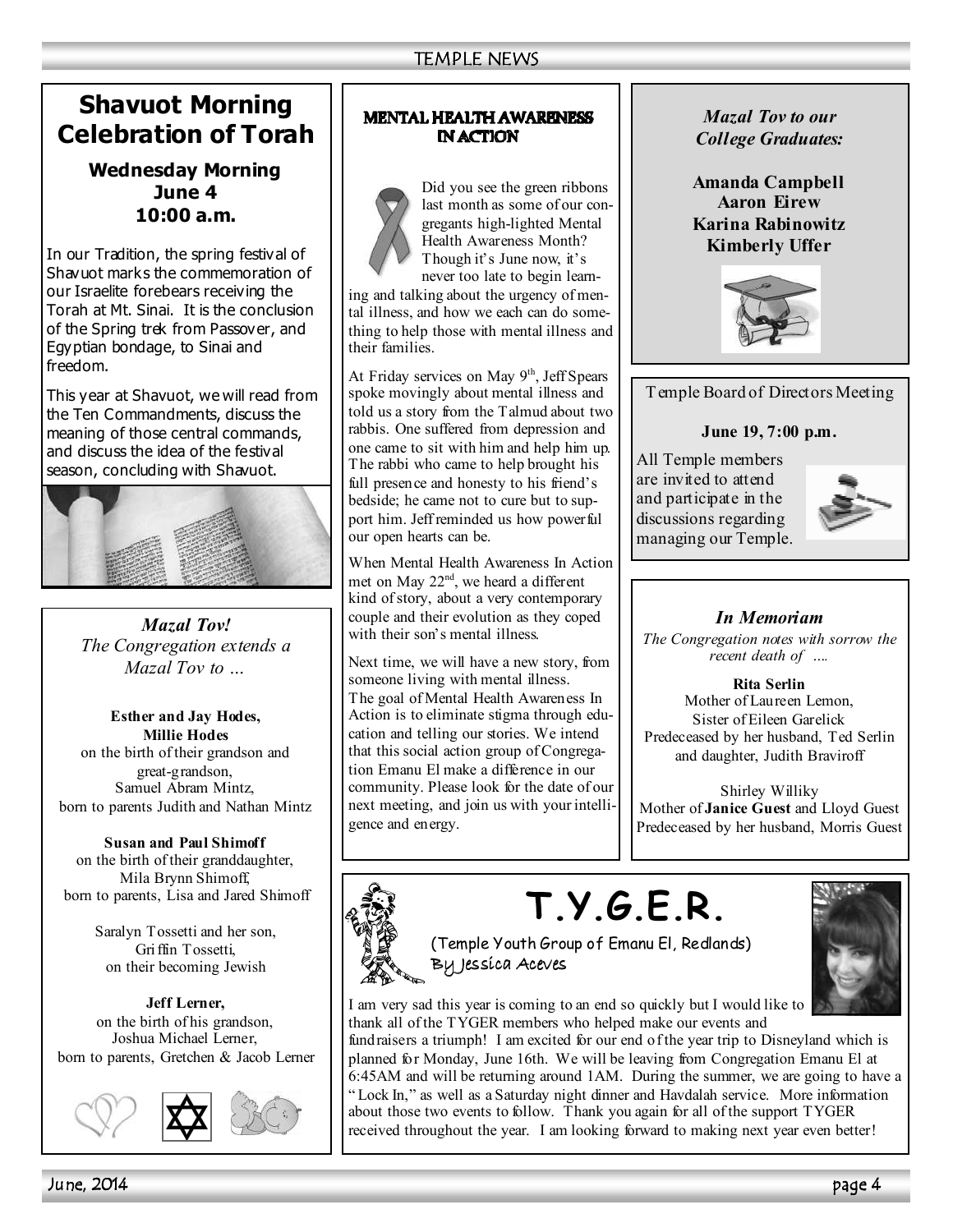# **School News**

**AAAAAAAAA** 



This will be a short month given that the last day of SJL is Sunday, June 1st. I would like to welcome you all that day as we celebrate the end of the

school year, full of happy times and memories. This month will also mark the end of my tenure as SJL administrator. I have really enjoyed my time at the school and hope that my efforts have helped your children grow as Jewish individuals over the course of the year.

I would also like to take this opportunity to thank Rabbi Douglas Kohn for all of his efforts and support throughout the year as well as in previous years regarding the school. This has been a very challenging time as the temple has undergone a period of transition. Despite this, Rabbi Kohn has never wavered in his commitment to the school and the students. He has always had their best interests at heart, particularly his confirmation students, and has imbued them all with a love of learning and Torah. I wish him well in his endeavors and great success for the future.

Regarding SJL, our last Family Shabbat Service of the year was held on the evening of Friday, May 23. The Hillel organization from the University of Redlands hosted the event and our SJL teachers were honored for their service during the school year in observance of Shabbat Hamoreh. I would like to express my sincere appreciation to the SJL faculty for all of their hard work and efforts this school year. Also, Rabbi Kohn and Cantor Jennifer Bern-Vogel will be conducting our Confirmation Service on the evening of Tuesday, June 3, at 6:00 PM. This will be SJL's last major function of the year, so we look forward to your participation that evening.

I wish you and your children all the best for the next school year!



SJL Administrator (909) 307-0400 ext. 105 gmintonsjl@emanuelsb.org **AAAAAAAAAAAAAAAV⊌** 

## Lucas Verschell Tune 28, 2014

My name is Lucas Verschell. I am 12 years old and in the 7th Grade at Cope Middle School in

Redlands. My favorite subject in school is math. After I finish high school, I hope to go to college. When I am not in school, I enjoy snow skiing, riding my bike, swimming, boogie boarding and surfing. As you can tell, my favorite place to be is the beach! I also spend my free time playing video games and watching movies. My favorite movies are *The Hobbit* and *The Lord of the Rings*. I have been practicing the "very hard to learn" *Numbers 20:4-6* and my haftarah for my bar mitzvah. I am so excited for my big,

special day with all of my family and friends!



## *Bern-Vogel, continued from page 3*

consciousness and awareness, that to engage in synagogue worship and Jewish study we often have to be willing to reach beyond our comfort zones in order to grow as individuals and as a congregation. This is not easy task – it takes vision and courage. Rabbi Kohn's ideas and programming have left indelible marks on the historical tapestry of this congregation and I feel blessed to have shared five fruitful and collaborative years together.

I will miss you, my clergy partner and friend, but wish for you and your family, only happiness, good health and contentment in the next chapter of your life and your professional career.

*Cantor Jennifer Bern- Cantor Jennifer Bern-Vogel*

Hold Your Event at the Templo

We invite you to book your special event at Congregation Emanu El's brand new, luxurious building which includes sweeping views of the San Bernardino Mountains from almost every space. Contact the Temple Office.

## Drew Holder June 21, 2014



My name is Drew Holder and I am in the  $7<sup>th</sup>$  grade at Beattie Middle School in Highland. My favorite part about school is P.E. and

playing basketball at lunch with my friends. Some of my interests include hanging out with my friends and family, drawing sports cars, collecting old coins and bills, and playing basketball. My absolute *favorite* thing to do is play soccer. I started with AYSO at age 5, and began playing club soccer all year round at age 9. I just joined a new team and really like the coach and players. I have been preparing for my Bar Mitzvah for a long time now and am getting excited for it! I hope you can share the

experience with me by coming to the service and luncheon.





## **Discussion Group Schedule**

**Banning Sun Lakes Discussion Group**  June 24, 7:30 p.m.



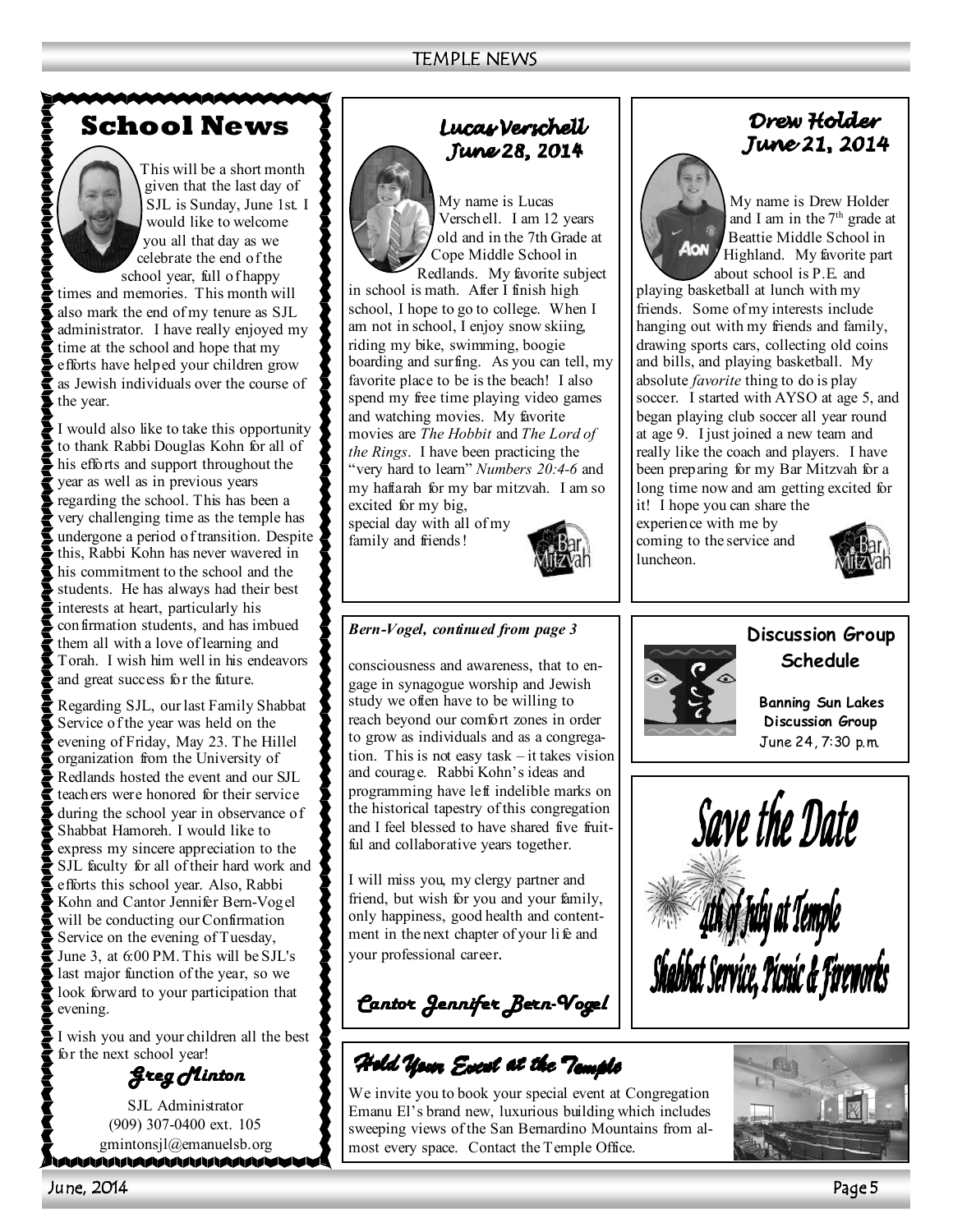## SISTERHOOD and more ...

# *The Wonderful World of Sisterhood!*



The year has finally come to a close so we will say "goodbye" to our out-going board and welcome our 2014 -2015 Sisterhood board. This is a very exciting time of year for us as new ideas come forth and excitement for the year begins. All Sisterhood members are welcome to join us for this important in-out board meeting and enjoy a wonderful brunch at my home on Sunday, June 8th at 9:00 a.m.



To keep you up to date, each month I have been sending packages to our soldiers and I am pleased to announce they are receiving the packages and enjoying them fully. I have even been in email contact with Angelica, our deployed home front hero. In addition, the folks over at Childhood Cancer Foundation were thrilled with our donation of 19 blankets. They delivered the gifts to the kids at Loma Linda Hospital, and I am told the kids just loved them. Sisterhood provides so much to our temple community! It is also nice that we can provide this same kind of service to our greater community as well. Finally, we were able to give two of our School for Jewish Living kids, who are both first time campers, a full scholarship to camp and a small stipend to a third student. I am so honored that we can help send kids to camp. Camp is very expensive but the experience is priceless. Look for our Sisterhood membership materials in your mail this July and become a Sisterhood member. My goal was 100 members last year and we far exceeded that number. Let's increase our numbers to 120 in the coming year! Men are also welcome to become associate members. WOMEN OF<br>REFORM JUDAISM

Finally, to celebrate our accomplishments this year we held a Sisterhood Havdallah. This was a very moving and funfilled night honoring the ladies who work so hard in support of our community. Thank you Sisterhood ladies and men for all of your support of Sisterhood, our temple and our community. The work we do is so valuable.

Enjoy your summer,





ľ

At Stacy Knox's home 610 Valley View Drive, Redlands



Perform a REAL mitzvah and help your Congregation by hosting an Oneg or Snack & Shmooze. Contact Phyllis Sweet for more information.



Shul-by-the-Pool Returns!

July 18 & August 15 6:00 BBQ 7:00 Service

Mark Your Calendar



The Gift Shop will be open during summer by appointment only. Please contact Lisa Wise-Wolk or Phyllis Sweet for additional information.

YEARS STRONG Inspired by the past.<br>Committed to the future

## **Installation of Officers and Board of the Temple and Sisterhood, June 6**

**Temple Officers**

President - Paul Zipperstein 1st VP - Craig Beasley 2nd VP - Greg Weissman Secretary - Cheryl Sukenik Treasurer - Stuart Sweet Financial Secretary - Steve Becker Past President - Julie Strain Sisterhood President - Stacy Knox

## **Temple Directors**

Kurt Gottschalk Debra Holder Karen Levine Cherrie Lubey Damon Needelman Rachael Raynes

Susan Shimoff Nancy Sidhu Diane Stone Mara Winick

#### **Sisterhood Officers**

**Gift Shop News** 

President - Stacy Knox Treasurer - Heidi Nimmo Recording Secretary - Rita Bramhall Corresponding Secretary - Margie Henkin Community Service - Leslie Soltz, Shelly Bodnar VP Programs - Nancy Sidhu, Reva Bloom VP Membership - Francesca Sweet VP Ways/Means - Jill Weissman, Cheryl Sukenik VP Religion, Education & Youth - Jeanette Swedlove, Karyn Lehmann VP Administrative Services - open

Members-at-Large -

 Karen Arnstein, Gloria Cutler, Cherrie Lubey, Lisa Wise-Wolk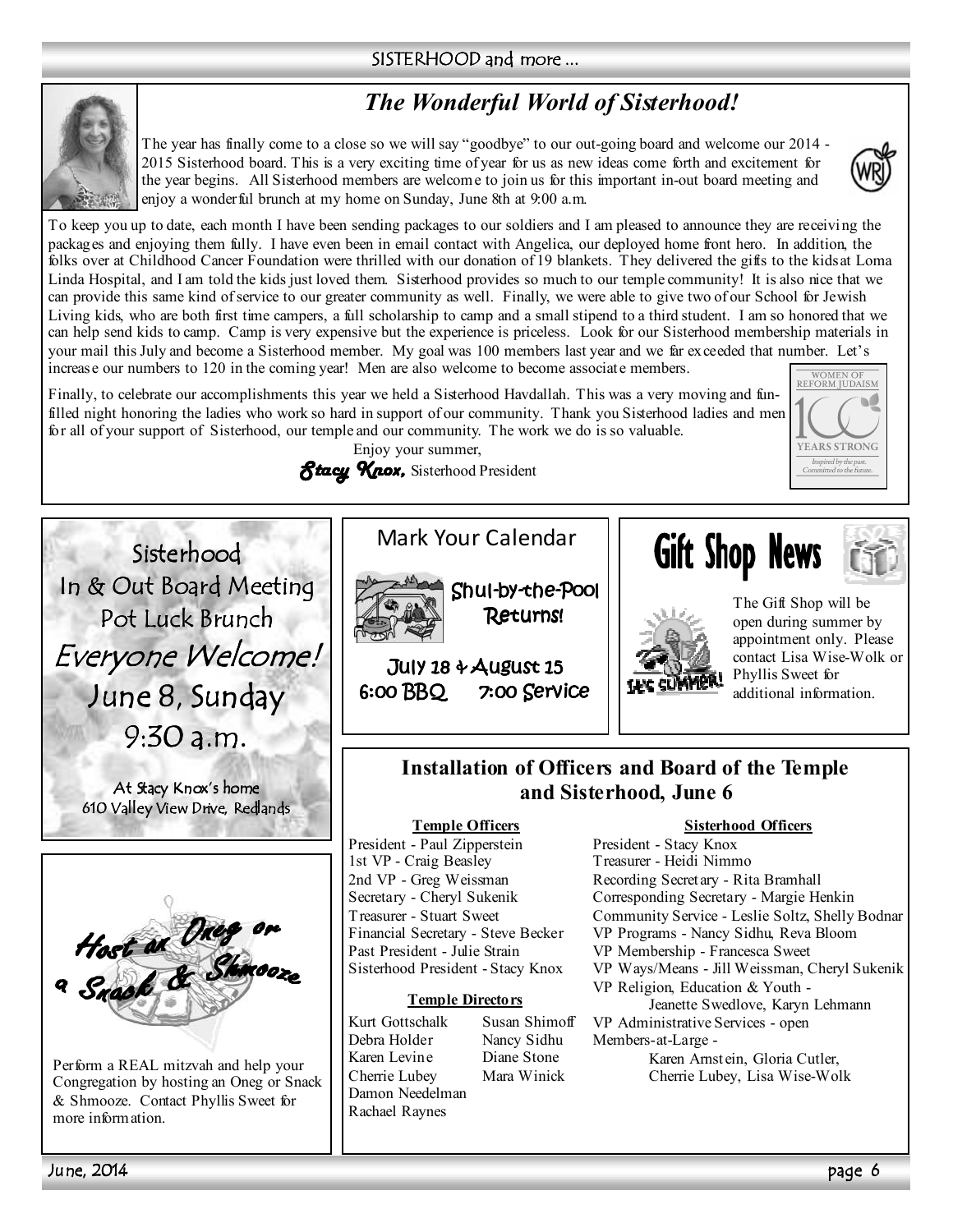## **HOME OF ETERNITY CEMETERY FUND**

*In observance of the Yahrzeit of…*  **Evelyn Wolk** by Lisa Wise-Wolk and Kerry Wolk

*In memory of…* 

**Krana Brill** by Shelley and Barry Silver **Kevin David Brill** by Shelley and Barry Silver

**Rita Serlin** by Lisa Wise-Wolk and Kerry Wolk

*In honor of…* 

**70th Birthday of Carol Shakter** by Helene and Mark Jacobson

## **TEMPLE FUND**

*In observance of the Yahrzeits of…*  **Mildred Groupp** by Shelley and Joseph Bodnar

**William Russler** by Jacqueline Russler **Harold Schnitzer** by Evelyn Schnitzer and Sheri Schnitzer

**Catherine Arnold** by Michelle Anctil and Judith Smith

**Henry Gainsboro** by Gloria Cutler **Kathryn Ciszek Fannin** by Kathleen and Daniel Trainor

**Emanuel Levine** by Leslie and Charles Levine

**Anna Stein** by Evelyn Schnitzer

**Raymond Weiner** by Barbara and Judge Michael Smith

**Barbara Kassel** by Philip Kassel **Barbara Kartun** by Karen Kartun and

Ronald Shiell

**Gertrude Orland** by Burton Orland **Moses Gottlieb** by Beverly Irom **Sandra Lubell** by Jeffrey Lubell

*In memory of…* 

**Kenneth Irom** by Sheila and Bernie Barrad, Ellen Weiss

**Dr. Abram Hodes** by Shelia and Bernie Barrad, Ellen Weiss

**Ben Wixen** by Sheila and Bernie Barrad **Leo Cutler** by Sheila and Bernie Barrad **Morris Ellison** by Amy Ellison

**Rita Serlin** by Francine Wixen, Gloria Cutler, Lori and Gary Fenster, Ellen Weiss **Esther Hanover** by Marylou and Norman Hanover

*In honor of…* 

**Birth Colin Gabriel Katzenberg** by Drs. Lia and Mark Robinson, Margie Orland, Ellen Weiss

**Birth Mila Brynn Shimoff** by Vickie and Steven Becker, Gloria Cutler, Margie Orland

**Birth Dylan Andrew Kress** by Vickie and Steven Becker, Ellen Weiss

**Birth Jack Lewis Kaplan** by Ellen Weiss **Birth Joshua Michael Lerner** by Jeff Lerner

**Engagement of Ashley Lerner and Tyson (Keni) Ligsay** by Jeff Lerner **The Success of the 173rd Airborne Brigade's Mission in Poland** by Vickie and Steven Becker

**Special Birthday of Geraldine Schwartz** by Esther Weitzman

## **SISTERHOOD PULPIT FLOWER FUND**

*In observance of the Yahrzeits of…* **Fritzie Feit** by Sheila and Bernie Barrad **Abraham Glogas** by Ethel McAfee **Edythe Secouler** by Phyllis Satz **William Gilbert** by Cherrie and Ronald Lubey **Morton Aronoff** by Cherrie and Ronald Lubey

**Ruth Smith** by Barbara and Judge Michael Smith

**Adam Smith** by Barbara and Judge Michael Smith

**Barbara Jo Schapiro** by Irene Schapiro *In memory of…* 

**Elka Ellison** by Amy Ellison **Rita Serlin** by Ethel McAfee

## **RABBI'S DISCRETIONARY FUND**

*In memory of…*  **Adam Smith** by Barbara and Judge Michael Smith **Esther Hanover** by Marsha and George

Hanover

#### **CAPITAL CAMPAIGN FUND** *In honor of…*

**Marriage of Jessica Campbell and James Aceves** by Joyce and Barry Eskin *In memory of…*  **Rita Serlin** by Joyce and Barry Eskin

## **CANTOR'S DISCRETIONARY FUND**

*In observance of the Yahrzeit of…*  **Arthur Pickus** by Leone and Brad Hyman *In appreciation of…* 

**Rabbi Emeritus Hillel Cohn and Cantor Jennifer Bern-Vogel for their service to the community** by Margene De Veaux

## **WILLIAM RUSSLER MEMORIAL ARCHIVES**

*In observance of the Yahrzeit of…*  **William Russler** by Gwynneth Q. Russler

#### **BERNICE BERNENBAUM KITCHEN FUND**

*In memory of …*  **Rita Serlin** by Carole and Phil Wizer

## **Donations to the Congregation are Welcome Any Time**

Honoring or remembering someone at the time of a life cycle event or Simcha is a long standing Jewish tradition.

The temple office staff promptly sends an acknowledgement card to the recipient of your donation.

To make a donation, download the Donation Form found on the temple website and send it with your check to the temple office. If you don't have a form, send us a note which includes your name and the person or persons whom you are remembering or honoring as well as the fund you wish to have credited with your donation. You can also make donations by emailing or telephoning the temple office, or by filling out a form in person at the temple office. We'll be happy to assist you!

## *Contributions Can Be Made To Any Of The Following Funds:*

**The Temple Fund** for general and ongoing operating expenses. Make check out to the Temple.

**The Sisterhood Pulpit Flower Fund and Bernice Berenbaum Kitchen Fund.**  Make check out to Sisterhood.

**The Home of Eternity Cemetery Fund**  for cemetery maintenance. Make check out to Home of Eternity Cemetery.

**The Rabbi's Discretionary Fund**. Make check out to the Temple.

**The Rabbi Hillel and Rita Cohn Campership Fund**. Make check out to Sisterhood.

**The Lionel Heller Music Fund** which supports extra musical programming for the congregation. Make check out to the Temple.

**The Mort Aronoff Endowment Fund**. Make check out to the Temple.

**The William Russler Memorial** 

**Archives Fund.** Make check out to the Temple.

**School For Jewish Living Fund.** Make check out to the Temple.

**Capital Campaign Fund.** Make check out to the Temple.

**Cantor Bern-Vogel Discretionary Fund.**  Make check out to the Temple.